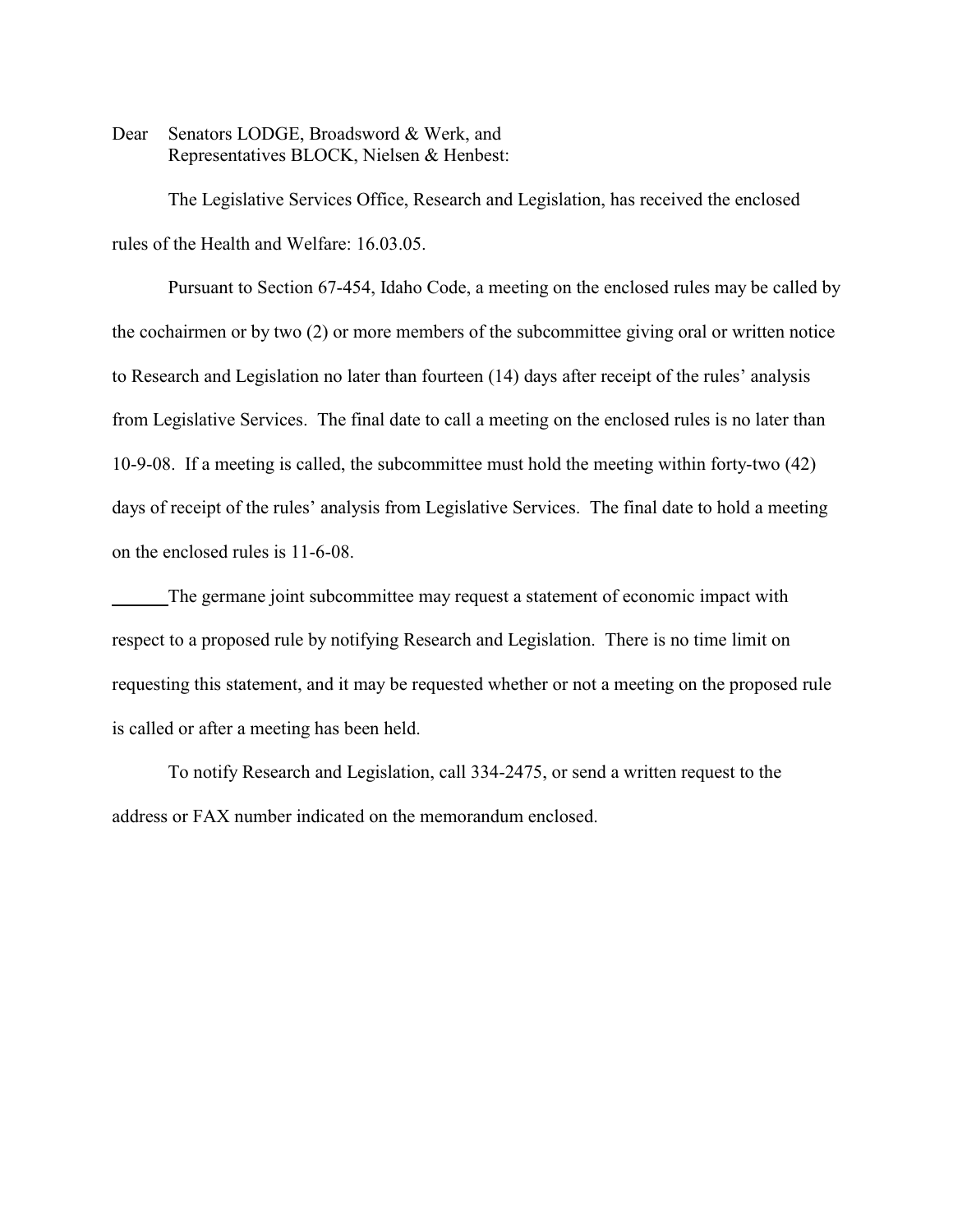### **MEMORANDUM**

| TO:             | Rules Review Subcommittee of the Senate Health & Welfare Committee and the<br>House Health & Welfare Committee                                               |
|-----------------|--------------------------------------------------------------------------------------------------------------------------------------------------------------|
| <b>FROM:</b>    | Research & Legislation Staff - Paige Alan Parker                                                                                                             |
| DATE:           | September 22, 2008                                                                                                                                           |
| <b>SUBJECT:</b> | Department of Health and Welfare - IDAPA 16.03.05 - Eligibility for Aged,<br>Blind, and Disabled (AABD)(Docket No. 16-0305-0802) (Proposed and<br>Temporary) |

The Department of Health and Welfare submits this proposed and temporary rule (docket No. 16-0305-0802) (hereinafter "proposed rule") to amend IDAPA chapter 16.03.05 dealing with eligibility for aged, blind, and disabled (AABD). The Governor's justification for the temporary rule is to confer a benefit to low income individuals hired for temporary census work. The temporary rule is effective January 1, 2009.

According to the Department, the temporary and proposed rule is authorized pursuant to sections 56-202 and 56-203, Idaho Code. Sections 56-202(b), Idaho Code, provides the Department with general and broad rulemaking authority under Idaho's public assistance law. Section 56-203(b), Idaho Code, provides the Department with the power to cooperate with the federal government in carrying out the purposes of any federal acts pertaining to public assistance or welfare services, and other matters of mutual concern. Section 56-203(g), Idaho Code, grants the Department the power to define persons entitled to medical assistance in such terms as will meet requirements for federal financial participation in medical assistance payments.

According to the Department, Idaho has approval from the Centers for Medicare and Medicaid Services to exempt temporary income earned by individuals temporarily working for the Census Bureau on the 2010 census. The Department states that the temporary and proposed rule will allow low income individuals who are eligible for assistance through AABD to earn additional income and gain job experience through conducting field work for the Census Bureau beginning in 2009.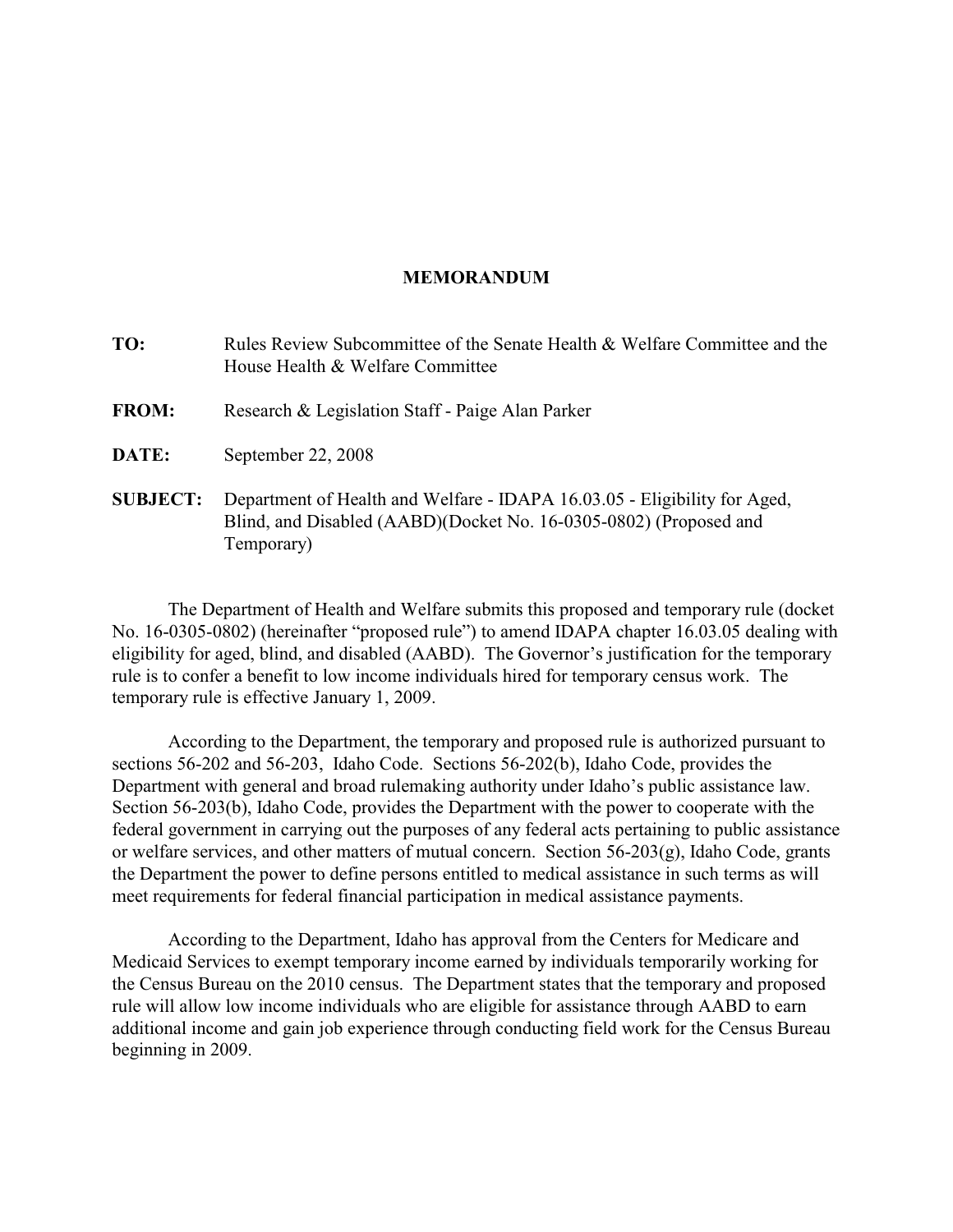According to the Department, no fee or charge is imposed by the proposed rule and there is no anticipated fiscal impact to the General Fund. According to the Department, negotiated rulemaking was not conducted because the rulemaking is being made to confer a benefit. The Department states that public hearing(s) will be scheduled if requested in writing by 25 persons, a political subdivision or an agency, not later than October 15, 2008. All written comments must be delivered to the Department on or before October 22, 2008.

## **ANALYSIS**

The sole addition by this temporary and proposed rule is to add a new section 359, Temporary Census Income, providing that "[a]ll wages paid by the Census Bureau for temporary employment related to U.S. Census activities are excluded."

## **SUMMARY**

The Department's temporary and proposed rule change appears to be authorized under sections 56-202(b), 56-203(b) and (g), Idaho Code. This rule change is identical to the one contained in Docket No. 16-0301-0802, dealing with Eligibility for Health Care Assistance for Families and Children (Temporary and Proposed), which was previously reviewed.

cc: Peggy Cook, Department of Health and Welfare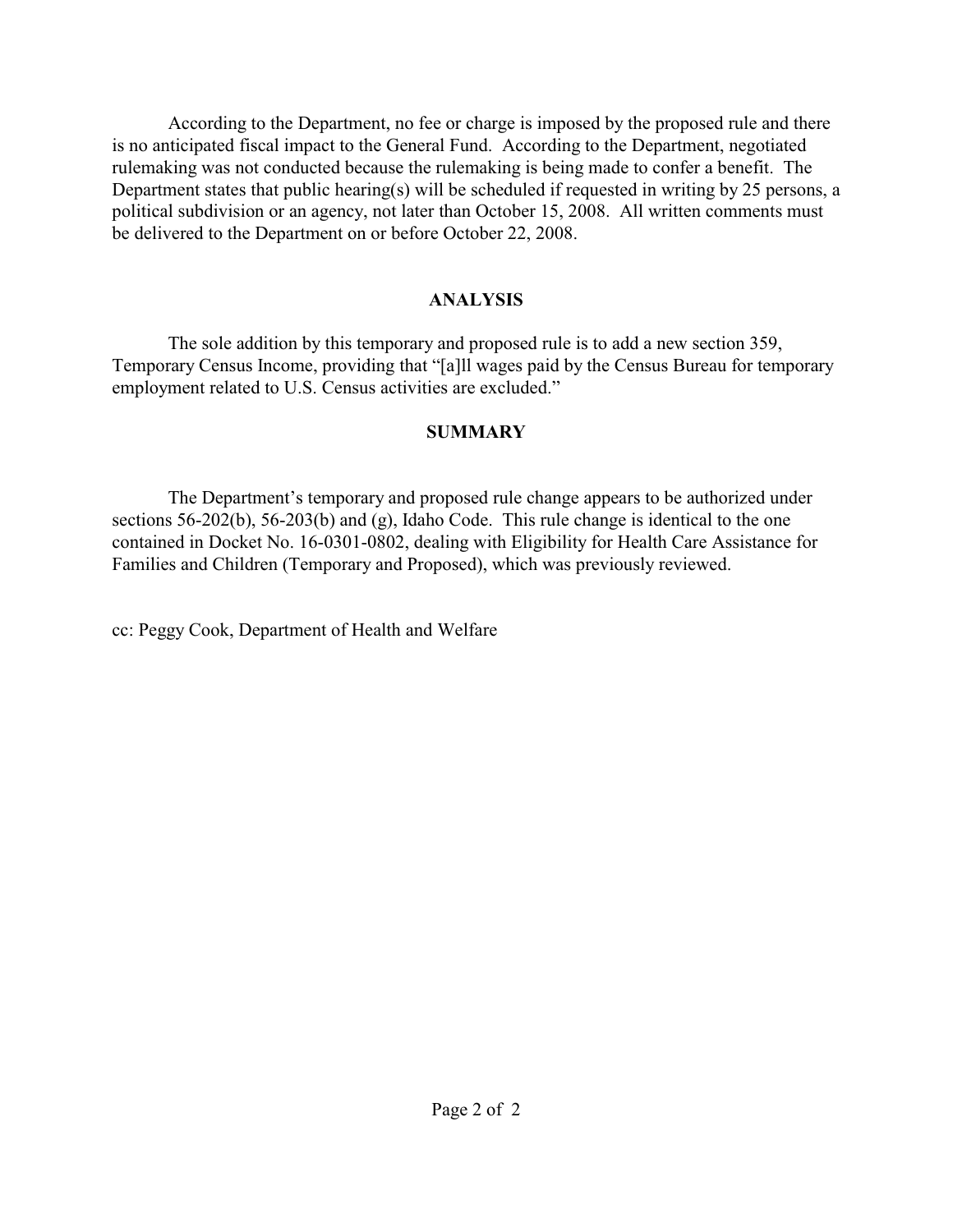# **IDAPA 16 - DEPARTMENT OF HEALTH AND WELFARE 16.03.05 - ELGIBILITY FOR AID TO THE AGED, BLIND, AND DISABLED (AABD)**

### **DOCKET NO. 16-0305-0802**

### **NOTICE OF RULEMAKING - TEMPORARY AND PROPOSED RULE**

**EFFECTIVE DATE:** The effective date of this temporary rule is January 1, 2009.

**AUTHORITY:** In compliance with Sections 67-5221(1) and 67-5226, Idaho Code, notice is hereby given that this agency has adopted a temporary rule, and proposed rulemaking procedures have been initiated. The action is authorized pursuant to Sections 56-202, 56-203, Idaho Code.

**PUBLIC HEARING SCHEDULE:** Public hearing(s) concerning this rulemaking will be scheduled if requested in writing by twenty-five (25) persons, a political subdivision, or an agency, not later than October 15, 2008.

The hearing site(s) will be accessible to persons with disabilities. Requests for accommodation must be made not later than five  $(5)$  days prior to the hearing, to the agency address below.

**DESCRIPTIVE SUMMARY:** The following is the required finding and concise statement of its supporting reasons for adopting a temporary rule and a nontechnical explanation of the substance and purpose of the proposed rulemaking:

The U.S. Census is conducted every ten years and the census for 2010 will require the Census Bureau to recruit and hire employees to conduct this field work beginning in 2009. The State of Idaho has approval from the Centers for Medicare and Medicaid Services to exempt temporary income earned by individuals temporarily working for the Census Bureau on the 2010 Census. This rule change will allow low income individuals who are eligible for assistance through AABD to earn additional income and gain job experience on a temporary basis without jeopardizing their Medicaid benefits.

**TEMPORARY RULE JUSTIFICATION:** Pursuant to Section 67-5226(1)(c), Idaho Code, the Governor has found that temporary adoption of the rule is appropriate because it confers a benefit to low income individuals hired for temporary census work.

**FEE SUMMARY:** Pursuant to Section 67-5226(2), the Governor has found that the fee or charge being imposed or increased is justified and necessary to avoid immediate danger and the fee is described herein: N/A

**FISCAL IMPACT:** The following is a specific description, if applicable, of any fiscal impact on the state general fund greater than ten thousand dollars (\$10,000) during the fiscal year.

There is no anticipated fiscal impact to state general funds for exempting this temporary income for current Medicaid eligible individuals.

**NEGOTIATED RULEMAKING:** Pursuant to 67-5220(2), Idaho Code, negotiated rulemaking was not conducted because this change confers a benefit.

**ASSISTANCE ON TECHNICAL QUESTIONS, SUBMISSION OF WRITTEN COMMENTS:** For assistance on technical questions concerning the temporary and proposed rule, contact Peggy Cook at (208) 334-5969.

Anyone may submit written comments regarding the proposed rulemaking. All written comments must be directed to the undersigned and must be delivered on or before October 22, 2008.

DATED this 14th day of August, 2008.